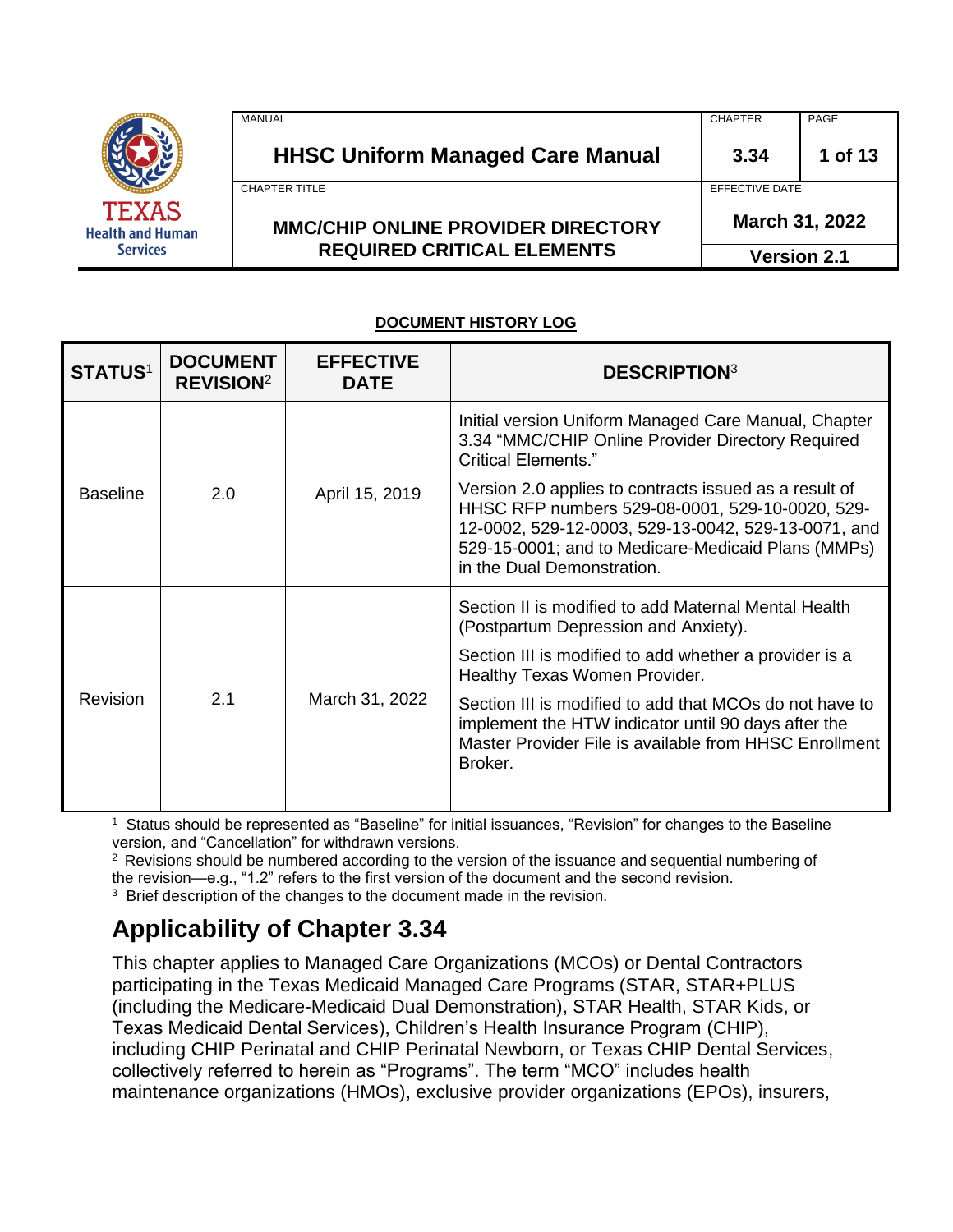|                                         | MANUAL                                    | <b>CHAPTER</b>     | PAGE    |
|-----------------------------------------|-------------------------------------------|--------------------|---------|
|                                         | <b>HHSC Uniform Managed Care Manual</b>   | 3.34               | 2 of 13 |
|                                         | <b>CHAPTER TITLE</b>                      | EFFECTIVE DATE     |         |
| <b>TEXAS</b><br><b>Health and Human</b> | <b>MMC/CHIP ONLINE PROVIDER DIRECTORY</b> | March 31, 2022     |         |
| <b>Services</b>                         | <b>REQUIRED CRITICAL ELEMENTS</b>         | <b>Version 2.1</b> |         |

Dental Contractors, and any other entities licensed or approved by the Texas Department of Insurance (TDI).

The requirements in this chapter apply to all Programs, except where noted.

All MCOs contracting with HHSC are required to comply with the Uniform Managed Care Manual (UMCM) Chapter 4 Marketing Policies and Procedures.

# **Required Critical Elements**

### **I. General Requirements**

- 1. The MCO must develop a Texas-specific Medicaid Managed Care and CHIP Online Provider Directory with Mobile-optimization for mobile devices. For purpose of this chapter, Mobile-optimization includes but is not limited to: enhanced navigation buttons; reformatted content for maximum readability' and smaller image/file sizes for quicker upload and reduced data usage. A mobile responsive and/or mobile-friendly website design does not meet the intended requirement for Mobile-optimization.
- 2. The link to the Online Provider Directory must be located on the Texas-specific MCO home page, Member main home page of the MCO website, and Provider main home page.
- 3. The Online Provider Directory website must include the MCO logo, and the Member Services toll-free number. Applicable Program logos are preferred, but optional.
- 4. The MCO's Subcontractor must comply with the requirements in this chapter. The MCO must predominantly display a link in the Online Provider Directory to the website for any Subcontractor that provides the Medicaid and CHIP services listed below:
	- a. Prescription Benefits Manager (PBM)
	- b. Vision
	- c. Behavioral Health
	- d. Dental
- 5. The MCO must not require the Member to enter a username or password to access the Online Provider Directory.
- 6. The search fields and Provider search results must be available in English and Spanish and the languages of other Major Population Groups. Links to select these language options must be prominently displayed on the Online Provider Directory website. All links and search fields must meet accessibility standards, be clearly labeled, and functional.
- 7. The Member must be allowed to fill in as many or as few fields as desired. However, if the Member attempts a search with no selection criteria populated, an alert or error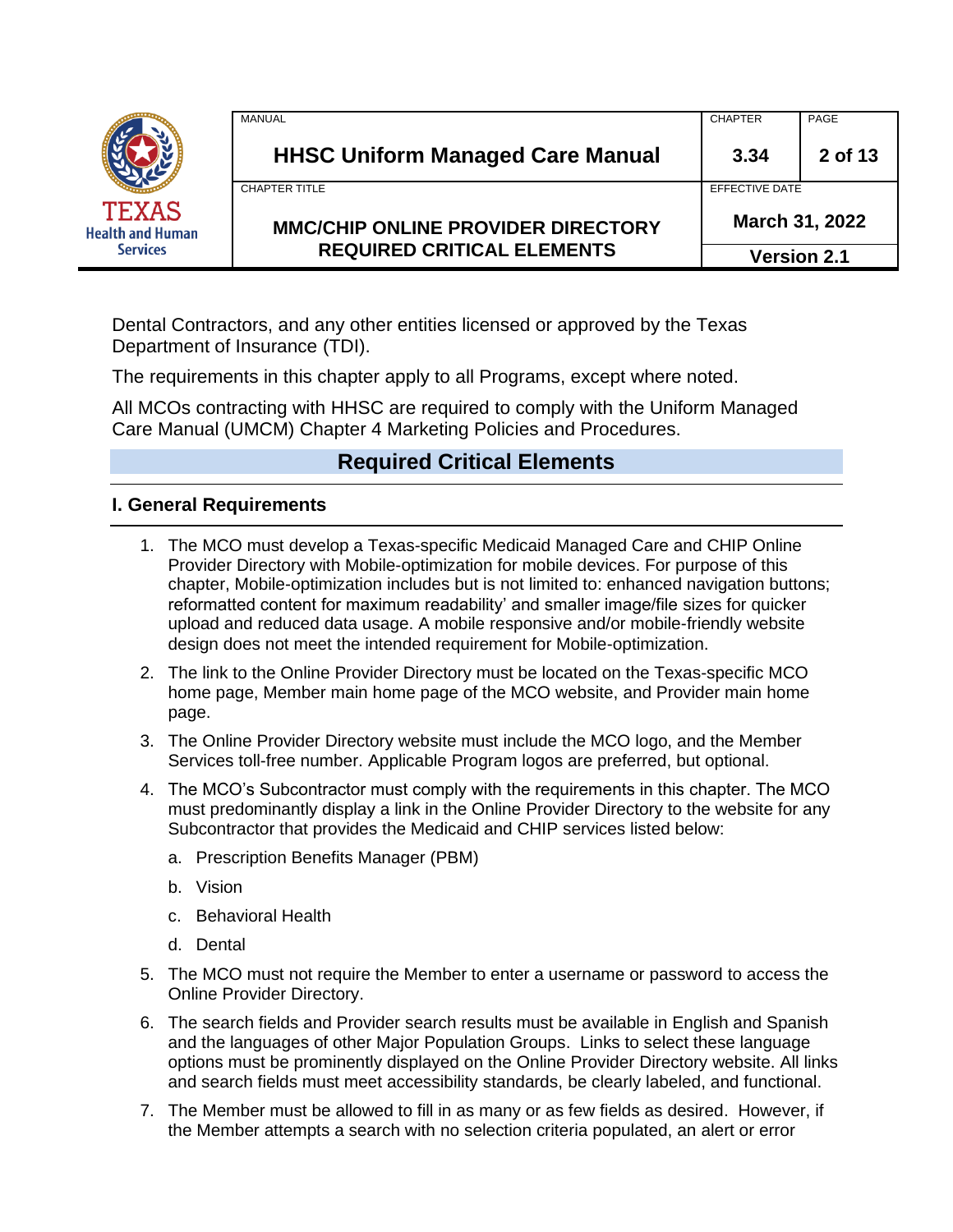|                                         | MANUAL                                    | <b>CHAPTER</b>     | PAGE    |
|-----------------------------------------|-------------------------------------------|--------------------|---------|
|                                         | <b>HHSC Uniform Managed Care Manual</b>   | 3.34               | 3 of 13 |
|                                         | <b>CHAPTER TITLE</b>                      | EFFECTIVE DATE     |         |
| <b>TEXAS</b><br><b>Health and Human</b> | <b>MMC/CHIP ONLINE PROVIDER DIRECTORY</b> | March 31, 2022     |         |
| <b>Services</b>                         | <b>REQUIRED CRITICAL ELEMENTS</b>         | <b>Version 2.1</b> |         |

message must appear requesting the Member provide at least a geographic value such as city or zip code.

8. The MCO must clearly define acronyms or abbreviations to identify search fields, search options, or Provider search results. The MCO must refer to the HHS Brand Guide for the use of preferred terms which is located on the HHSC website at:

[https://hhs.texas.gov/sites/default/files/documents/doing-business-with](https://hhs.texas.gov/sites/default/files/documents/doing-business-with-hhs/vendor-contract-information/hhs-brand-guide.pdf)[hhs/vendor-contract-information/hhs-brand-guide.pdf](https://hhs.texas.gov/sites/default/files/documents/doing-business-with-hhs/vendor-contract-information/hhs-brand-guide.pdf)

- 9. The Online Provider Directory must comply with the UMCM Chapter 4 Marketing Policies and Procedures.
- 10. The MCO must provide basic and advanced search functionality. At a minimum, the basic and advanced search functionality must include the requirements outlined in Sections II and III below; however, the MCO may provide additional search criteria to enhance the Member experience without undue limitations or restrictions.
- 11. The online search must be able to accommodate more than one selection from the basic and advanced search criteria. For each field, the MCO must allow the Member to select multiple options among the choices provided such as drop down menus, check boxes, radio buttons, or other similar selection options to meet this requirement.
- 12. The MCO may provide additional descriptive information for search fields that, in the MCO's assessment, require additional clarity.
- 13. The MCO may only include: 1) Network Providers located in its contracted Service Area(s), and 2) Network Providers located in counties adjacent to its contracted Service Area(s), TDI licensure/approval in the county where the Network Provider is located. For a Network Provider who performs services in a licensed/approved county, but whose billing office is located in another city or state, the MCO may list the Network Provider with a toll-free phone number or a local number for the licensed/approved county. If an MCO limits Members' access to a limited Provider Network, the MCO must be in compliance with the TDI's rules located in 28 Texas Admin. Code §11.1600.
- 14. The MCO must include and predominantly display on its Online Provider Directory website a direct Member Services email address and toll-free Member Services hotline number for assistance with: 1) scheduling an appointment, and 2) finding a Provider. The MCO must also include a statement notifying Members of the option to contact the toll-free Member Services hotline for assistance with locating Network Providers or assistance with scheduling an appointment using three-way call with the Provider and Member or Member's representative.
- 15. The MCO must include an electronic method to report inaccurate Provider information within the Online Provider Directory.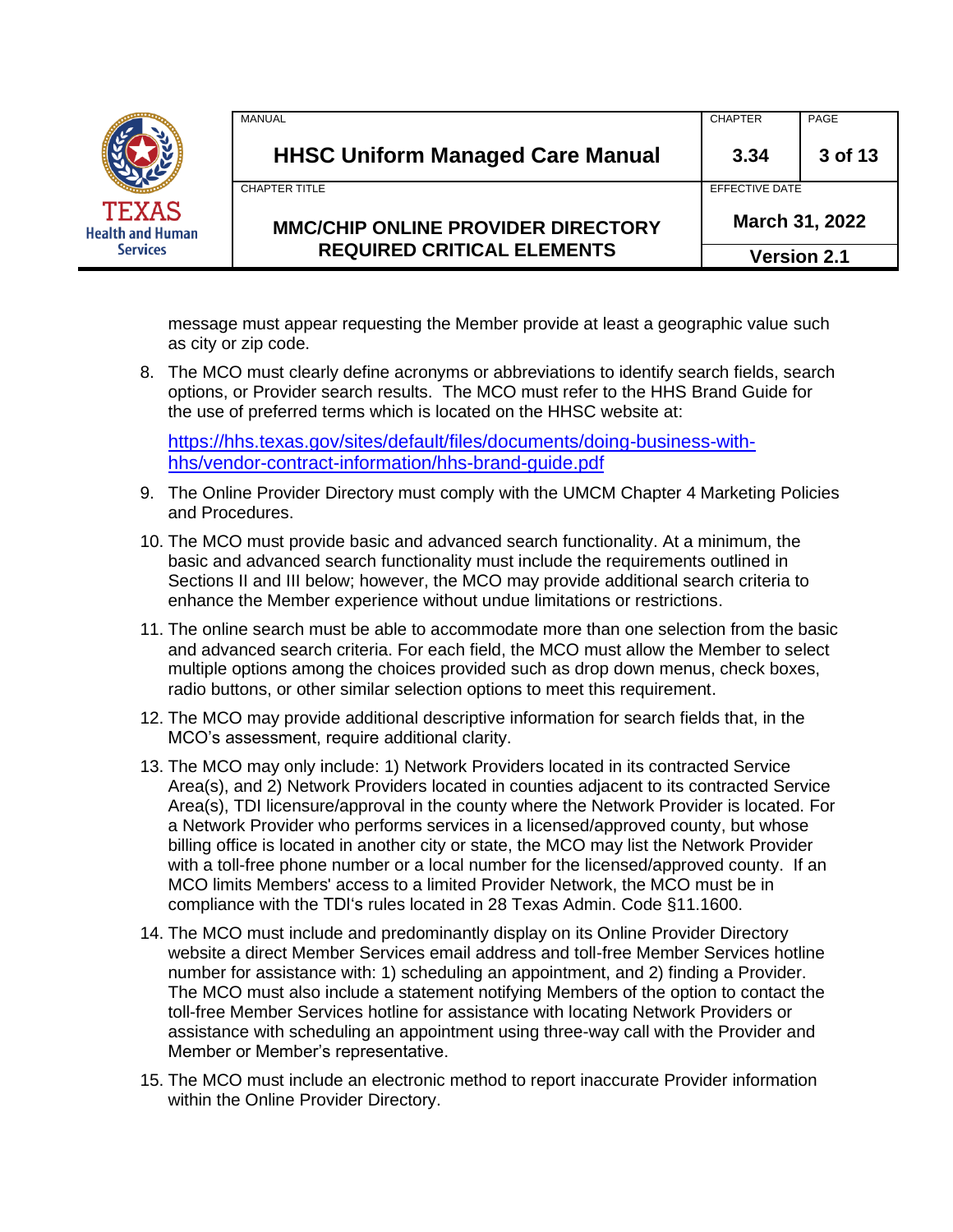|                                         | MANUAL                                    | <b>CHAPTER</b> | PAGE               |
|-----------------------------------------|-------------------------------------------|----------------|--------------------|
|                                         | <b>HHSC Uniform Managed Care Manual</b>   | 3.34           | 4 of 13            |
|                                         | <b>CHAPTER TITLE</b>                      | EFFECTIVE DATE |                    |
| <b>TEXAS</b><br><b>Health and Human</b> | <b>MMC/CHIP ONLINE PROVIDER DIRECTORY</b> |                | March 31, 2022     |
| <b>Services</b>                         | <b>REQUIRED CRITICAL ELEMENTS</b>         |                | <b>Version 2.1</b> |

- 16. The MCO Online Provider Directory must be updated on a weekly predictable schedule to reflect the most updated Provider Network.
- 17. The MCO must predominantly display on the website the date that its Provider Network information was last updated.
- 18. The MCO must have written policies and standard operating procedures that comply with this chapter.

### **II. Basic Search Criteria**

The MCO must include, at a minimum, as basic search criteria the following items:

- 1. Program search options such as drop down menus, check boxes, radio buttons, or other similar selection options that include the following Programs as applicable to the MCO:
	- a. STAR
	- b. STAR+PLUS
	- c. STAR Health
	- d. STAR Kids
	- e. CHIP
	- f. CHIP Perinate (Member)
	- g. Medicare-Medicaid Plan
	- h. Children's Medicaid Dental Services (CMDS)
	- i. CHIP Dental
- 2. Geographic search options including, at a minimum, the following values:
	- a. City
	- b. County
	- c. Zip Code
	- d. Service Area/Dental Region
	- e. Provider Address
- 3. The distance search feature must allow the Member to choose a mileage radius option to search for Providers within a given mileage radius of the Member's selected geographic value. MCOs must offer multiple mileage radius values (i.e. 5, 10, 15, 30, 45, 75, and Over), using search selection features such as drop down menus, check boxes, radio buttons, or other similar selection options to meet this requirement.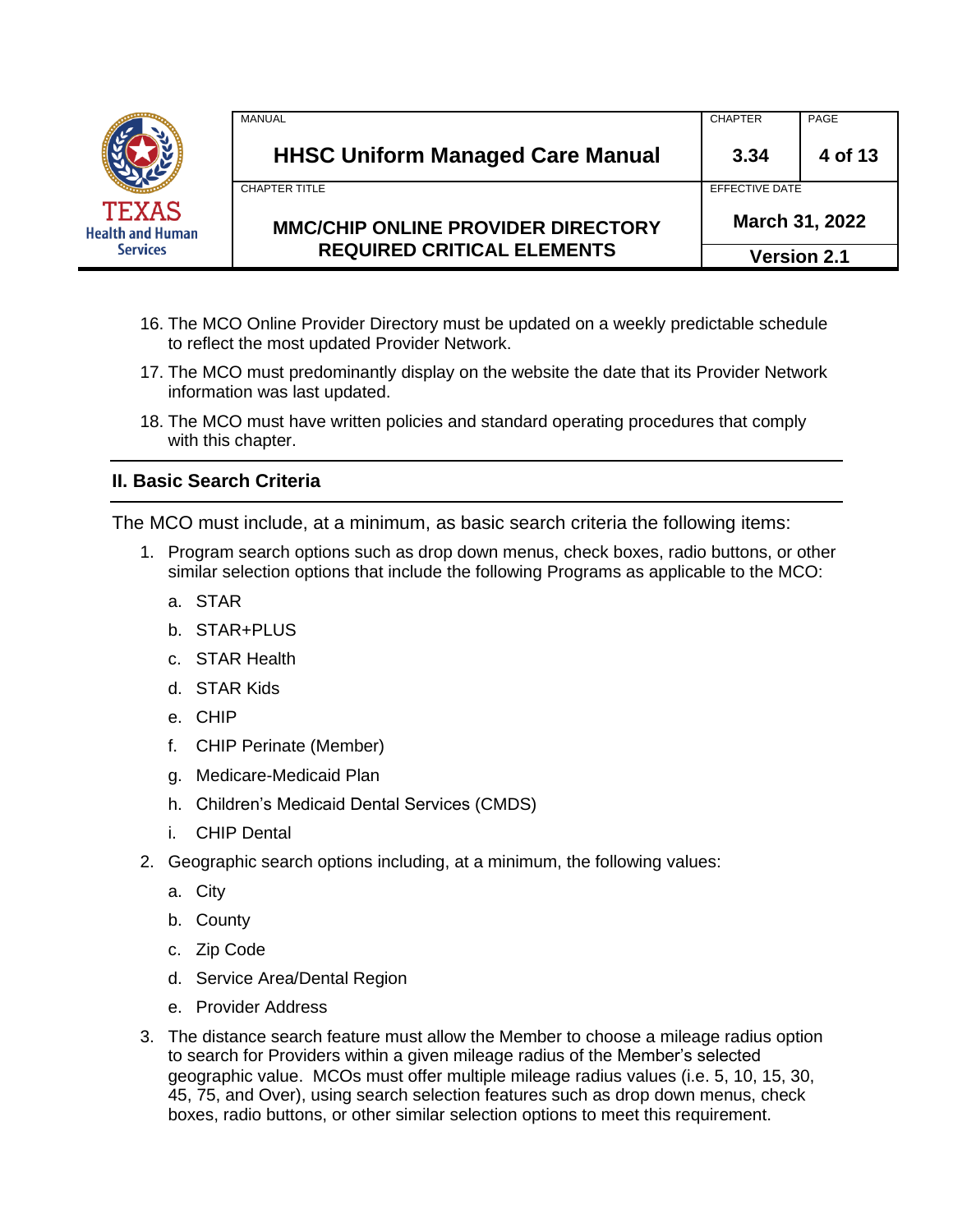|                                         | MANUAL                                    | <b>CHAPTER</b>     | PAGE           |
|-----------------------------------------|-------------------------------------------|--------------------|----------------|
|                                         | <b>HHSC Uniform Managed Care Manual</b>   | 3.34               | 5 of 13        |
|                                         | CHAPTER TITLE                             | EFFECTIVE DATE     |                |
| <b>TEXAS</b><br><b>Health and Human</b> | <b>MMC/CHIP ONLINE PROVIDER DIRECTORY</b> |                    | March 31, 2022 |
| <b>Services</b>                         | <b>REQUIRED CRITICAL ELEMENTS</b>         | <b>Version 2.1</b> |                |

- 4. Provider name search option that includes, at a minimum, the following values:
	- a. First Name
	- b. Last Name
	- c. Clinic/Group Practice Name or Business Name
- 5. Provide selections such as drop down menus, check boxes, radio buttons, or other similar selection options that allow members to search by Provider types and Provider specialties. MCOs have the autonomy to implement this requirement, but must ensure that Online Provider Directory functionality, at a minimum, allows Members to find Providers of the following Provider types and specialty options:
	- a. MCO Provider Type and Provider Specialty options
		- Primary Care Provider or OB/GYN with specialty options identified in Attachment A;
		- Specialist with specialty options identified in Attachment B;
		- Hospital with additional selection options for Behavioral Health Facilities, Children's Hospitals or Hospitals with Specialized Pediatric Services;
		- Clinic with additional selection options for Urgent Care, Multispecialty, Walk-in, and After Hours;
		- Pharmacy with additional selection options for 24 Hour, Mail-Order, Specialty, and Durable Medical Equipment (DME) Provider;
		- Long Term Services and Supports (LTSS) with specialty options identified in Attachment D, with a separate selection option for pediatric for each LTSS specialty, as applicable;
		- Behavioral Health with selection options for Mental Health Rehabilitation Services and Mental Health Targeted Case Management;
		- Ancillary with additional selection options for dietician, home health, laboratory, radiology/imaging, Occupational Therapy, Physical Therapy, Speech Therapy, and social worker, and a separate selection option for pediatric for each ancillary specialty, as applicable;
		- Nursing Facilities;
		- Dental with specialty options identified in Attachment C; and
		- Vision services.
		- Maternal Mental Health (Postpartum Depression and Anxiety)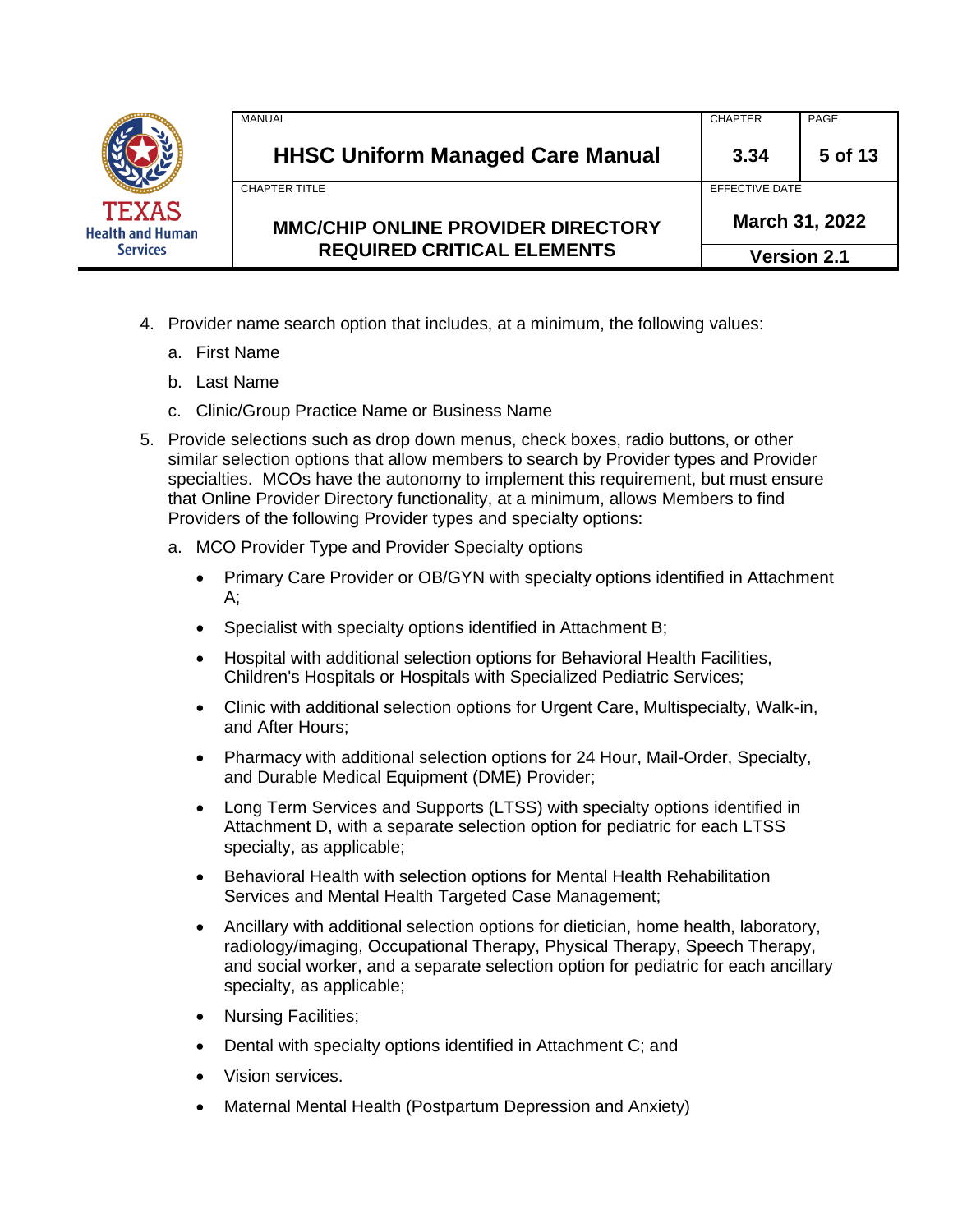|                                         | <b>MANUAL</b>                             | <b>CHAPTER</b>        | PAGE               |
|-----------------------------------------|-------------------------------------------|-----------------------|--------------------|
|                                         | <b>HHSC Uniform Managed Care Manual</b>   | 3.34                  | 6 of 13            |
|                                         | <b>CHAPTER TITLE</b>                      | <b>FFFFCTIVE DATE</b> |                    |
| <b>TEXAS</b><br><b>Health and Human</b> | <b>MMC/CHIP ONLINE PROVIDER DIRECTORY</b> |                       | March 31, 2022     |
| <b>Services</b>                         | <b>REQUIRED CRITICAL ELEMENTS</b>         |                       | <b>Version 2.1</b> |

- b. Dental Contractor Provider Type and Provider Specialty options
	- Main Dentist with additional selection options for General Dentist, Pediatric Dentist, FQHC, and RHC; and
	- Specialist provider type with additional selection options identified in Attachment C.

### **III. Advanced Search Criteria**

The MCO must include as advanced search criteria, at a minimum, the following items, as appropriate for provider:

- 1. Languages spoken by Provider or Provider's staff;
- 2. Accepting new Members;
- 3. Provider gender;
- 4. Patient age limitations; and
- 5. Extended office hours search fields options:
	- a. Open after 5:00 PM
	- b. Open after 5:00 PM some days
	- c. Open weekends
	- d. Open some weekends

#### **IV. Map Functionality**

The MCO's Online Provider Directory search tool must provide an interactive map that, at a minimum:

- 1. Shows a visual representation of Provider location(s) from the Provider search results; and
- 2. Links to an online mapping tool to provide directions to a Provider's office location from the Member's location.

# **Provider Search Results Display Criteria**

#### **I. General Requirements**

1. The MCO must provide the ability to print or save the lists of Providers or Provider information pages that result from the search in PDF or printer-friendly format.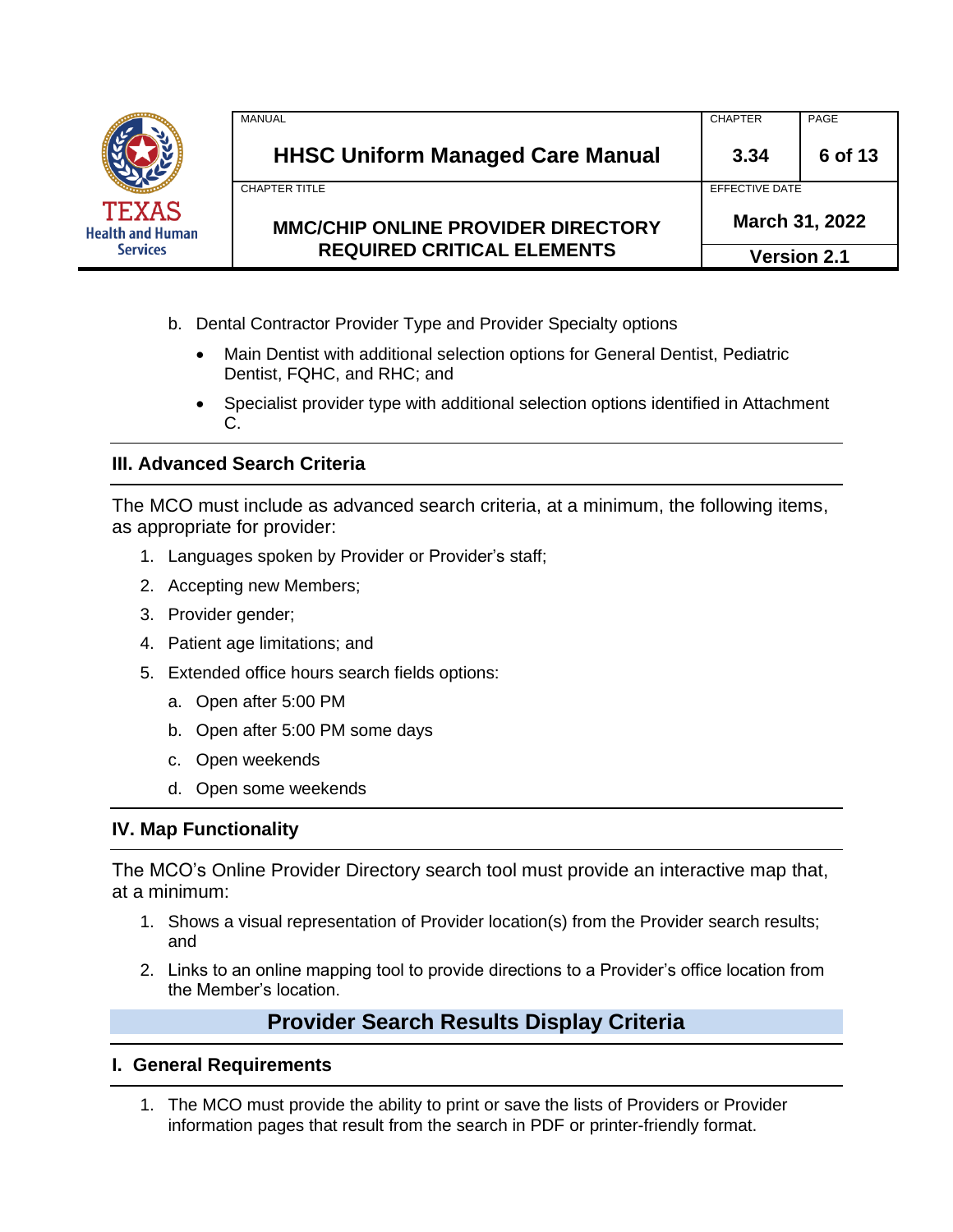| TEXAS<br>Health and Human<br><b>Services</b> |  |
|----------------------------------------------|--|
|                                              |  |

| <b>REQUIRED CRITICAL ELEMENTS</b>         | <b>Version 2.1</b> |                |
|-------------------------------------------|--------------------|----------------|
| <b>MMC/CHIP ONLINE PROVIDER DIRECTORY</b> | March 31, 2022     |                |
| CHAPTER TITLE                             | FFFFCTIVE DATE     |                |
| <b>HHSC Uniform Managed Care Manual</b>   | 3.34               | <b>7 of 13</b> |
| MANUAL                                    | <b>CHAPTER</b>     | PAGE           |

2. The MCO must provide the ability for Members to select and copy alphanumeric characters within the PDF or printer-friendly format return results.

### **II. Initial Provider Results Display**

- 1. The MCO must have, at a minimum, the following Provider information appear for each Provider from the initial search results:
	- a. First and last name;
	- b. Address including the street address, city, state, and zip code;
	- c. Phone number with area code
- 2. For a search that results in multiple Providers, the MCO must display the Provider information in list form and provide sorting options by alphabetical order and distance.
- 3. Results must include a link to an interactive map display showing the location(s) of the Provider(s) in the search results.

### **III. Provider Information**

The MCO must have, at a minimum, the following Provider information appear for each selected Provider in accordance with 42 CFR § 438.10 (h):

- 1. Provider's name
- 2. Provider's office address(es) including the street address, city, state, and zip code
- 3. Provider's office phone number with area code
- 4. Provider's website URL, as appropriate
- 5. Office hours
- 6. Days of operation
- 7. Provider's area(s) of specialty (ex. Family Medicine, Internal Medicine, Cardiology, Orthodontist, Endodontist.) (as appropriate)
- 8. Group name affiliation or clinic (if applicable)
- 9. Practice limitations
- 10. Languages spoken by the Provider or the Provider's staff
- 11. Whether the Provider or the Provider's staff has completed the MCO's cultural competency training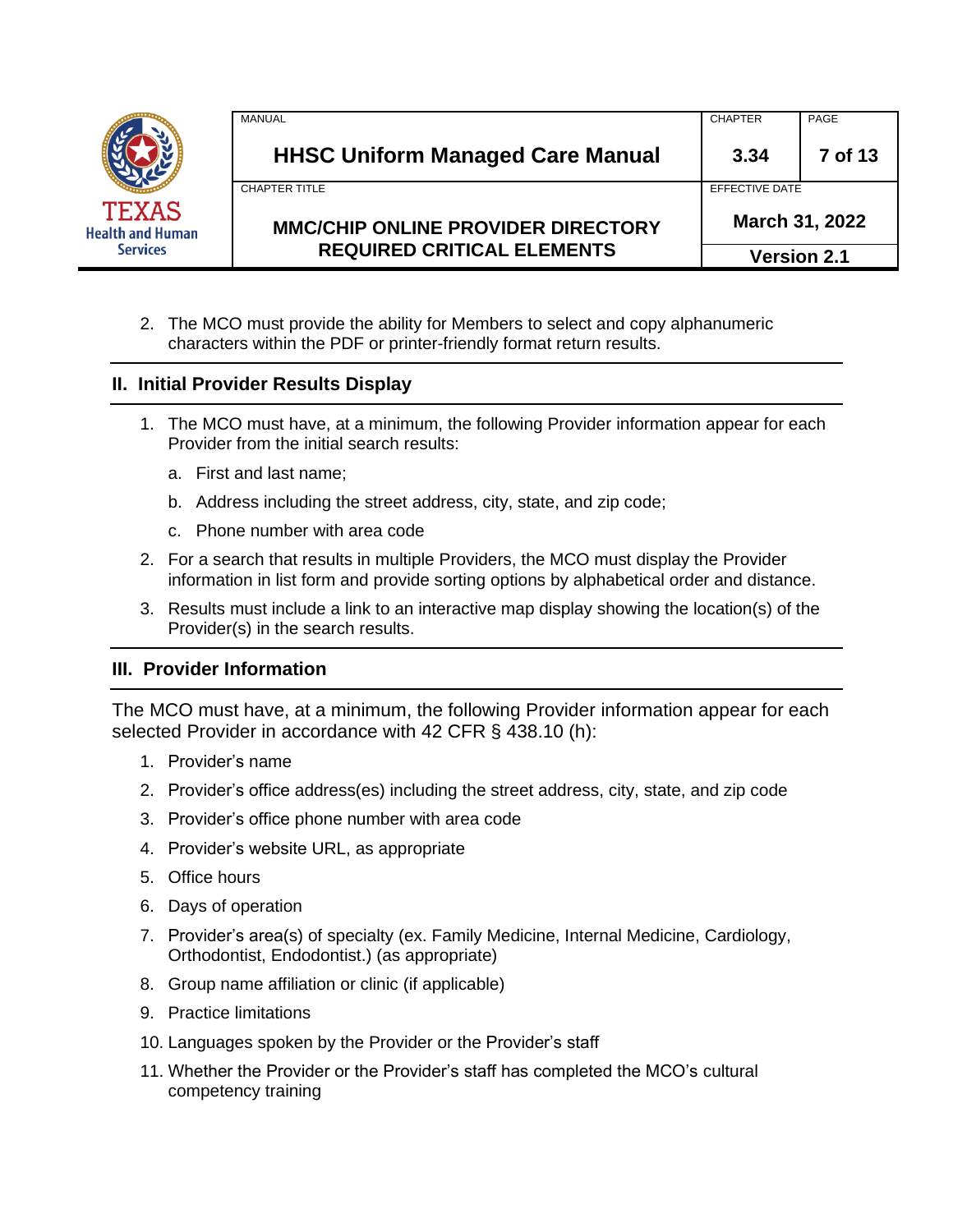|                                         | MANUAL                                    | <b>CHAPTER</b> | PAGE               |
|-----------------------------------------|-------------------------------------------|----------------|--------------------|
|                                         | <b>HHSC Uniform Managed Care Manual</b>   | 3.34           | 8 of 13            |
|                                         | CHAPTER TITLE                             | EFFECTIVE DATE |                    |
| <b>TEXAS</b><br><b>Health and Human</b> | <b>MMC/CHIP ONLINE PROVIDER DIRECTORY</b> | March 31, 2022 |                    |
| <b>Services</b>                         | <b>REQUIRED CRITICAL ELEMENTS</b>         |                | <b>Version 2.1</b> |

- 12. Whether the Provider's office or facility has accommodations for people with physical disabilities
- 13. Whether the Provider is accepting new Members
- 14. Whether the Provider is a Texas Health Steps Provider (applicable to Medicaid managed care only)
- 15. Whether the Provider is a Healthy Texas Women Provider (MCOs do not have to implement until 90 days after the Master Provider File is available from HHSC Enrollment Broker)
- 16. Whether the Provider offers Telemedicine, Telehealth, or Telemonitoring Services (excludes Provider types where tele-services are not applicable)
- 17. Whether the Dental Provider is accepting Children with Special Health Care Needs (Dental Contractors only)
- 18. Whether the Dental Provider is a Main Dentist provider (Medicaid Dental Contractors only)
- 19. Whether the Provider provides pediatric services (for Ancillary, Home Health Ancillary, and LTSS provider types, as applicable)
- 20. For Behavioral Health Providers only, whether the Provider can provide Mental Health Rehabilitation Services or Mental Health Targeted Case Management
- 21. For Pharmacies, whether or not the pharmacy is a Durable Medical Equipment (DME) Provider, 24-Hour, Mail Order, and Specialty Pharmacy.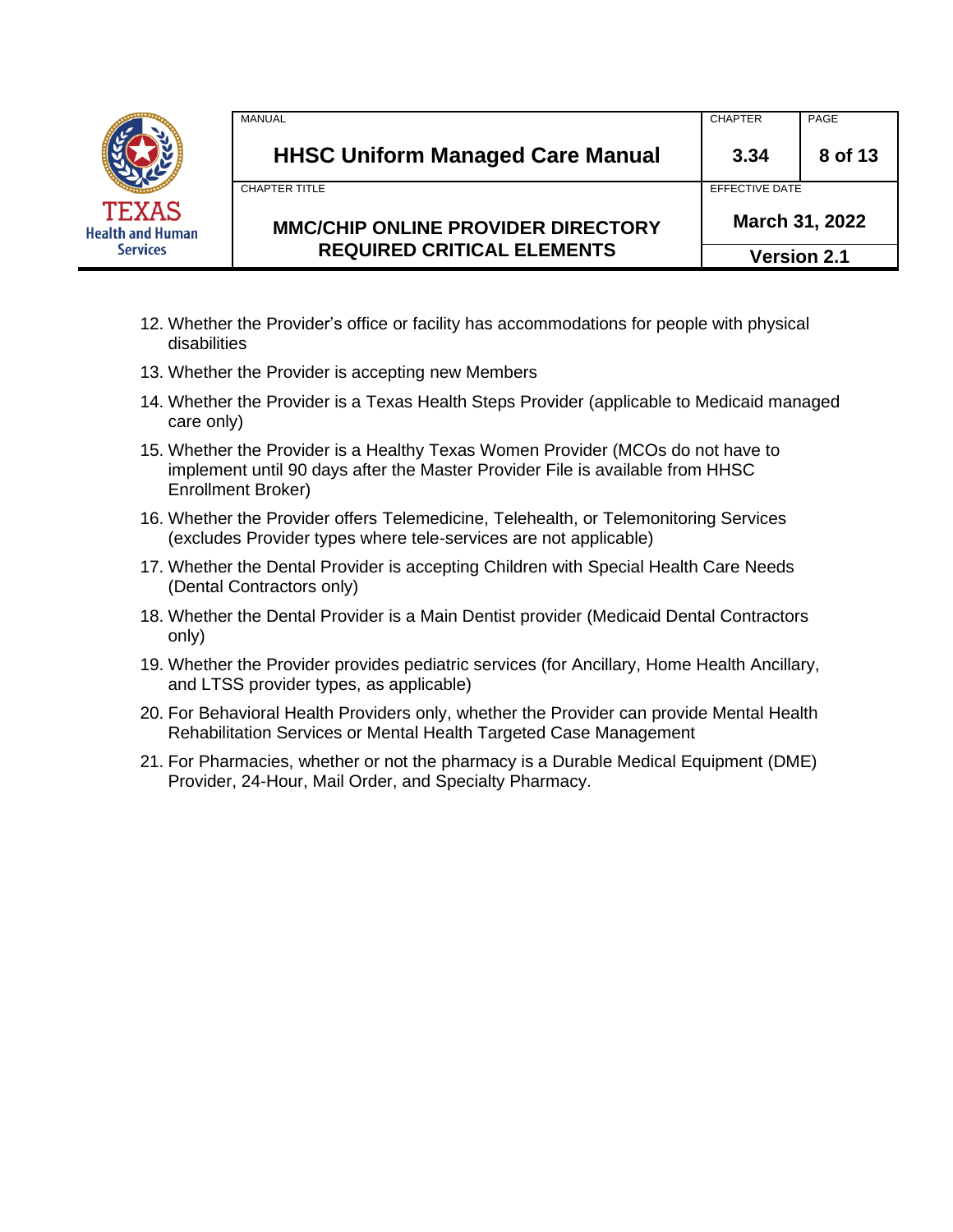

| ıan | <b>MMC/CHIP ONLINE PROVIDER DIRECTORY</b><br><b>REQUIRED CRITICAL ELEMENTS</b> | March 31, 2022<br><b>Version 2.1</b> |         |
|-----|--------------------------------------------------------------------------------|--------------------------------------|---------|
|     | CHAPTER TITLE                                                                  | EFFECTIVE DATE                       |         |
|     | <b>HHSC Uniform Managed Care Manual</b>                                        | 3.34                                 | 9 of 13 |
|     | MANUAL                                                                         | <b>CHAPTER</b>                       | PAGE    |

# **Attachment A: Primary Care Provider List**

- 1. Advanced Practice Nurse
- 2. Certified Nurse Specialist
- 3. Clinical Nurse Specialist
- 4. Family Practice/General Practice
- 5. Federally Qualified Health Center (FQHC)
- 6. General Practice
- 7. Geriatrics
- 8. Gynecology (D.O.), as applicable
- 9. Internal Medicine
- 10. Multispecialty Clinic
- 11. Nurse Midwife
- 12. Nurse Practitioner
- 13. OB/GYN (D.O.), as applicable
- 14. OB/GYN (M.D.), as applicable
- 15. Pediatrician
- 16. Physician (D.O.)
- 17. Physician (M.D.)
- 18. Physician Assistant
- 19. Physician Group (D.O.)
- 20. Physician Group (M.D.)
- 21. Rural Health Center (RHC) (Provider)
- 22. Rural Health Center (RHC) (Freestanding/Independent)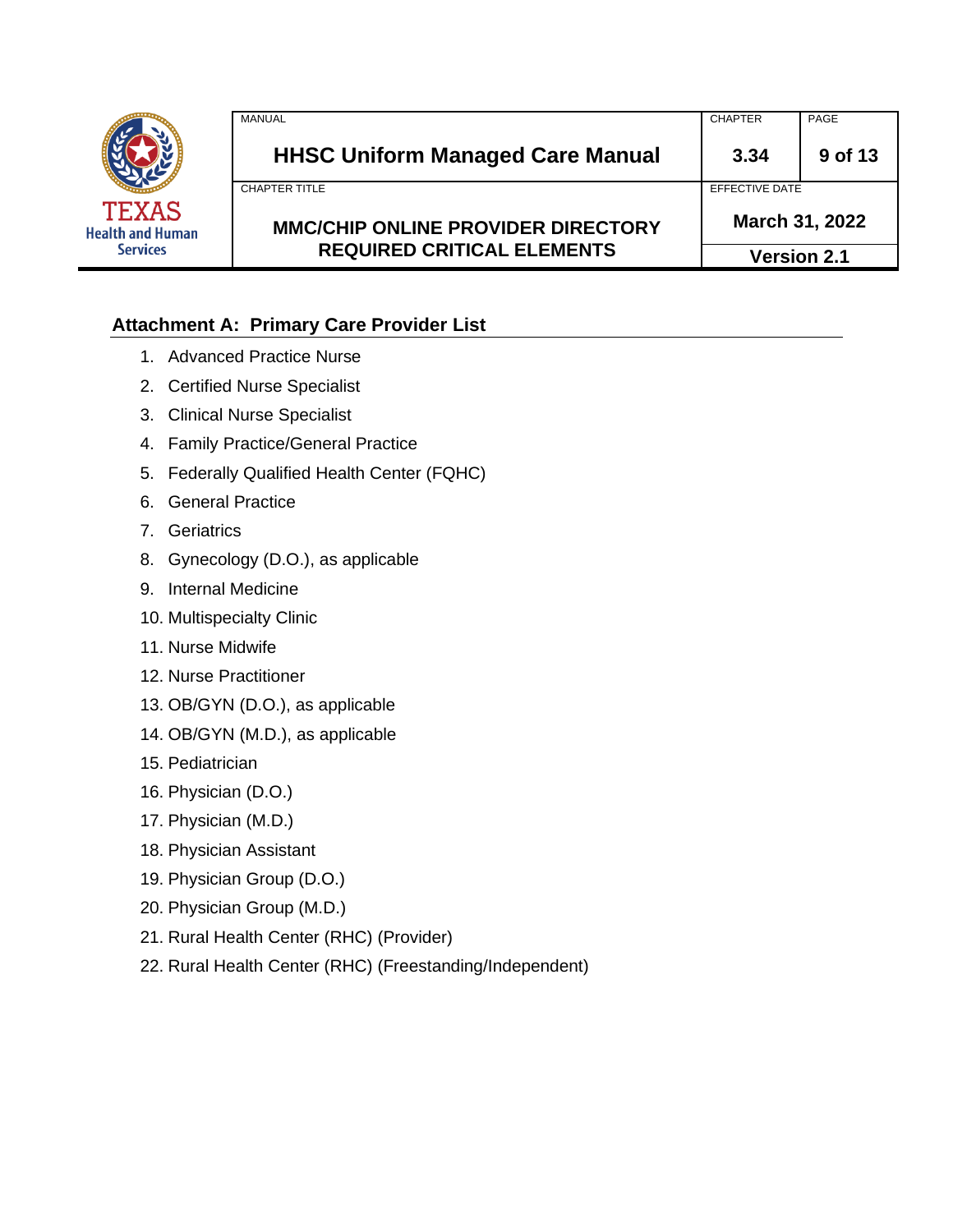

|    | <b>MANUAL</b>                             | <b>CHAPTER</b>     | PAGE     |
|----|-------------------------------------------|--------------------|----------|
|    | <b>HHSC Uniform Managed Care Manual</b>   | 3.34               | 10 of 13 |
|    | CHAPTER TITLE                             | EFFECTIVE DATE     |          |
| an | <b>MMC/CHIP ONLINE PROVIDER DIRECTORY</b> | March 31, 2022     |          |
|    | <b>REQUIRED CRITICAL ELEMENTS</b>         | <b>Version 2.1</b> |          |

## **Attachment B: Specialist Specialty List**

- 1. Adolescent Medicine (Teenagers)
- 2. Allergist (Allergies)
- 3. Ambulatory Medicine (General Non-emergency Care)
- 4. Audiologists
- 5. Cardiology, Cardiovascular (Heart, Blood Vessels)
- 6. Cardiothoracic Surgery (Operations of the Heart and Chest)
- 7. Chiropractor (Bones, Joints)
- 8. Colon/Rectal (Bowels)
- 9. Dermatology (Skin)
- 10. Endocrinology (Glands)
- 11. ENT (Ears, Nose, Throat) (Otolaryngology)
- 12. Family Practice (General Family Medical Care)
- 13. Gastroenterology (Stomach, Digestion)
- 14. Genetics (Inherited Diseases, Birth Defects)
- 15. Hematology (Blood)
- 16. Hepatology (Liver)
- 17. Immunology (Immune System)
- 18. Infectious Diseases (Viral/Bacterial Infections)
- 19. Internal Medicine (General Medical Care)
- 20. Local Public Health Center
- 21. Local Public Health Clinic
- 22. Neonatology/Perinatology (Fetus and Newborns)
- 23. Nephrology (Kidney)
- 24. Neurology (Brain, Nervous System)
- 25. Neurosurgery (Operations of the Brain, Spinal Cord)
- 26. Nuclear Medicine (Testing, e.g., MRI, CAT scan)
- 27. Nutrition/GI (Eating, Digestion)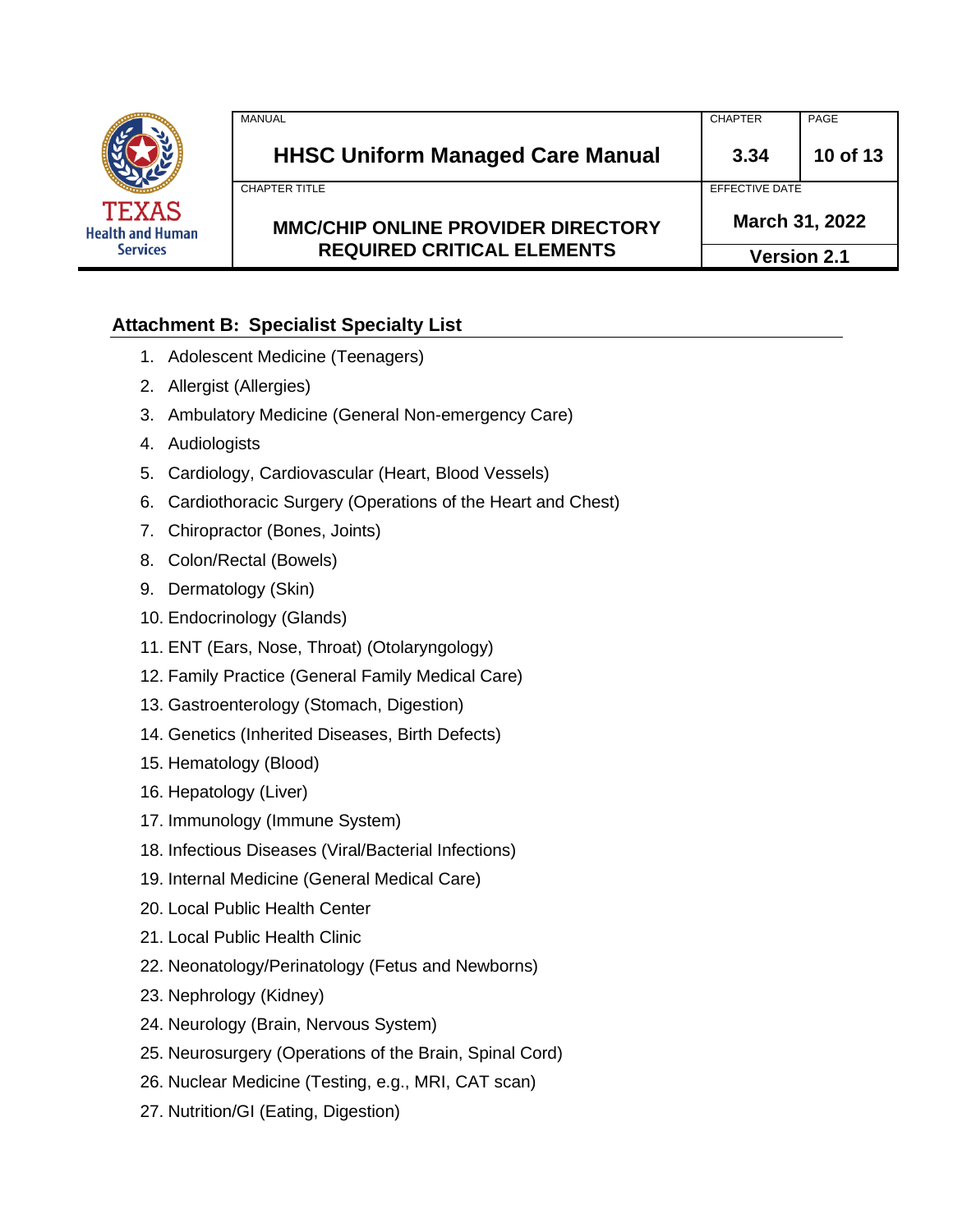

| MANUAL                                    | <b>CHAPTER</b>     | PAGE                             |  |
|-------------------------------------------|--------------------|----------------------------------|--|
| <b>HHSC Uniform Managed Care Manual</b>   | 3.34               | 11 of 13                         |  |
| CHAPTER TITLE                             |                    | EFFECTIVE DATE<br>March 31, 2022 |  |
| <b>MMC/CHIP ONLINE PROVIDER DIRECTORY</b> |                    |                                  |  |
| <b>REQUIRED CRITICAL ELEMENTS</b>         | <b>Version 2.1</b> |                                  |  |

- 28. OB/GYN (Pregnancy, Women's Health)
- 29. Occupational Medicine (Work-Related Injuries)
- 30. Oncology (Cancer)
- 31. Ophthalmology (Eyes)
- 32. Optometrist (Eyes, Glasses)
- 33. Oral-Maxillofacial Surgery (Jaw and Mouth)
- 34. Orthopedics (Bones and Joints)
- 35. Otolaryngology (Ear, Nose, and Throat)
- 36. Otology (Ears)
- 37. Pediatrician (Babies, Children)
- 38. Perinatology (Fetus)
- 39. Physical Medicine (Rehabilitation)
- 40. Plastic Surgery (Corrective Surgery)
- 41. Podiatry (Feet, Toenails)
- 42. Prescribed Pediatric Extended Care Center (PPECC) (STAR Kids only)
- 43. Psychiatry (Mental Illness)
- 44. Pulmonology (Lungs, Breathing)
- 45. Radiology (X-Rays)
- 46. Renal (Kidney)
- 47. Reproductive Endocrinology (Reproductive System Diseases)
- 48. Retrovirology (Viral Diseases, AIDS)
- 49. Rheumatologist (Joints, Muscles, Tendons)
- 50. Sports Medicine (Sports Injuries)
- 51. Surgery (Operations)
- 52. Thoracic Surgery (Chest Surgery)
- 53. Urology (Urinary Tract)
- 54. Vascular Surgery (Operations of the Blood Vessels)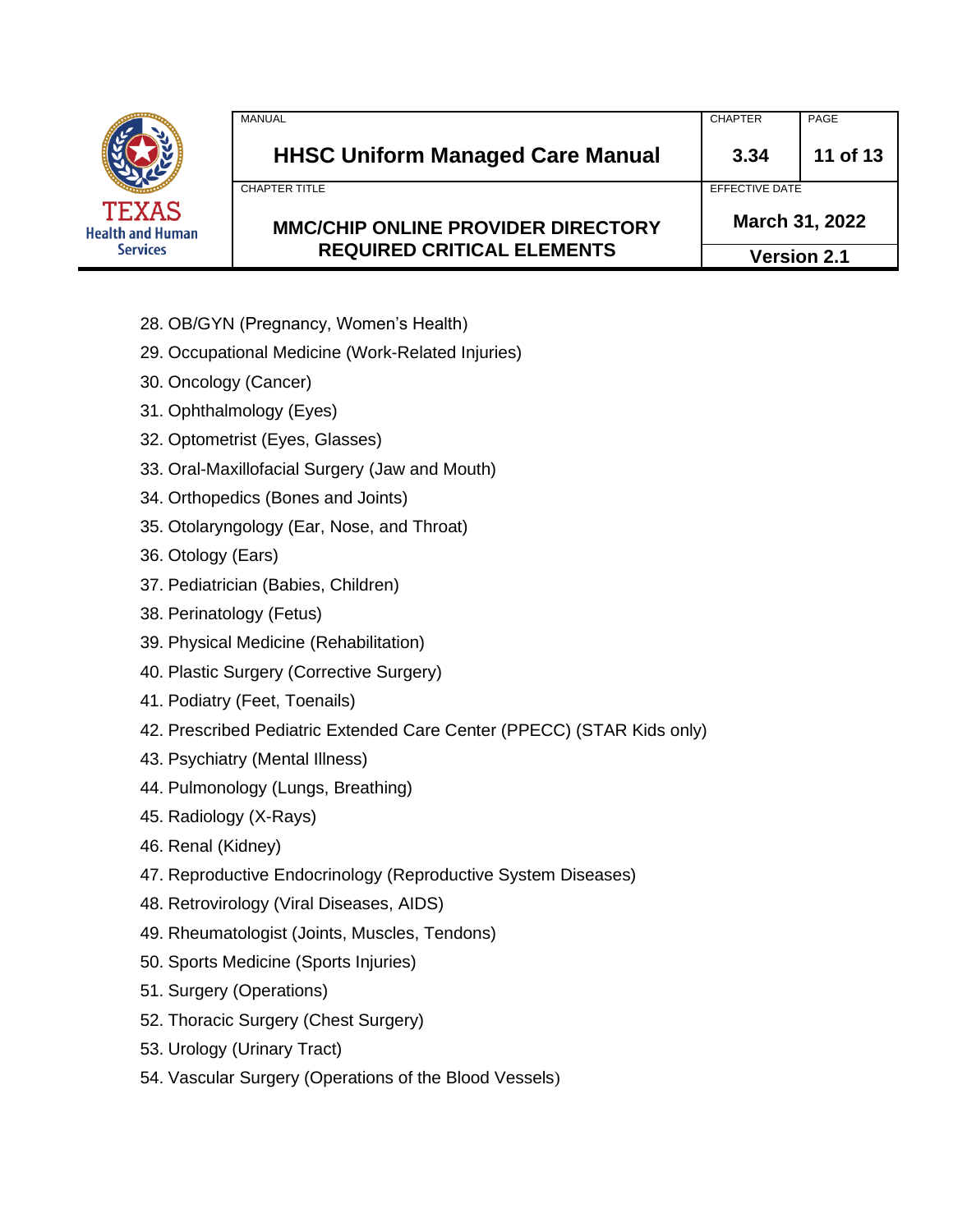

| <b>REQUIRED CRITICAL ELEMENTS</b>         | March 31, 2022<br><b>Version 2.1</b> |          |
|-------------------------------------------|--------------------------------------|----------|
| <b>MMC/CHIP ONLINE PROVIDER DIRECTORY</b> |                                      |          |
| <b>CHAPTER TITLE</b>                      | FFFFCTIVE DATE                       |          |
| <b>HHSC Uniform Managed Care Manual</b>   | 3.34                                 | 12 of 13 |
| MANUAL                                    | <b>CHAPTER</b>                       | PAGE     |

# **Attachment C: Main Dentist and Dental Specialist Providers**

- 1. Endodontist
- 2. Main Dentist
- 3. Oral and Maxiofacial Surgeon
- 4. Orthodontist and Dentalfacial Orthopedics
- 5. Pediatric dentistry
- 6. Periodontist
- 7. Prosthodontist